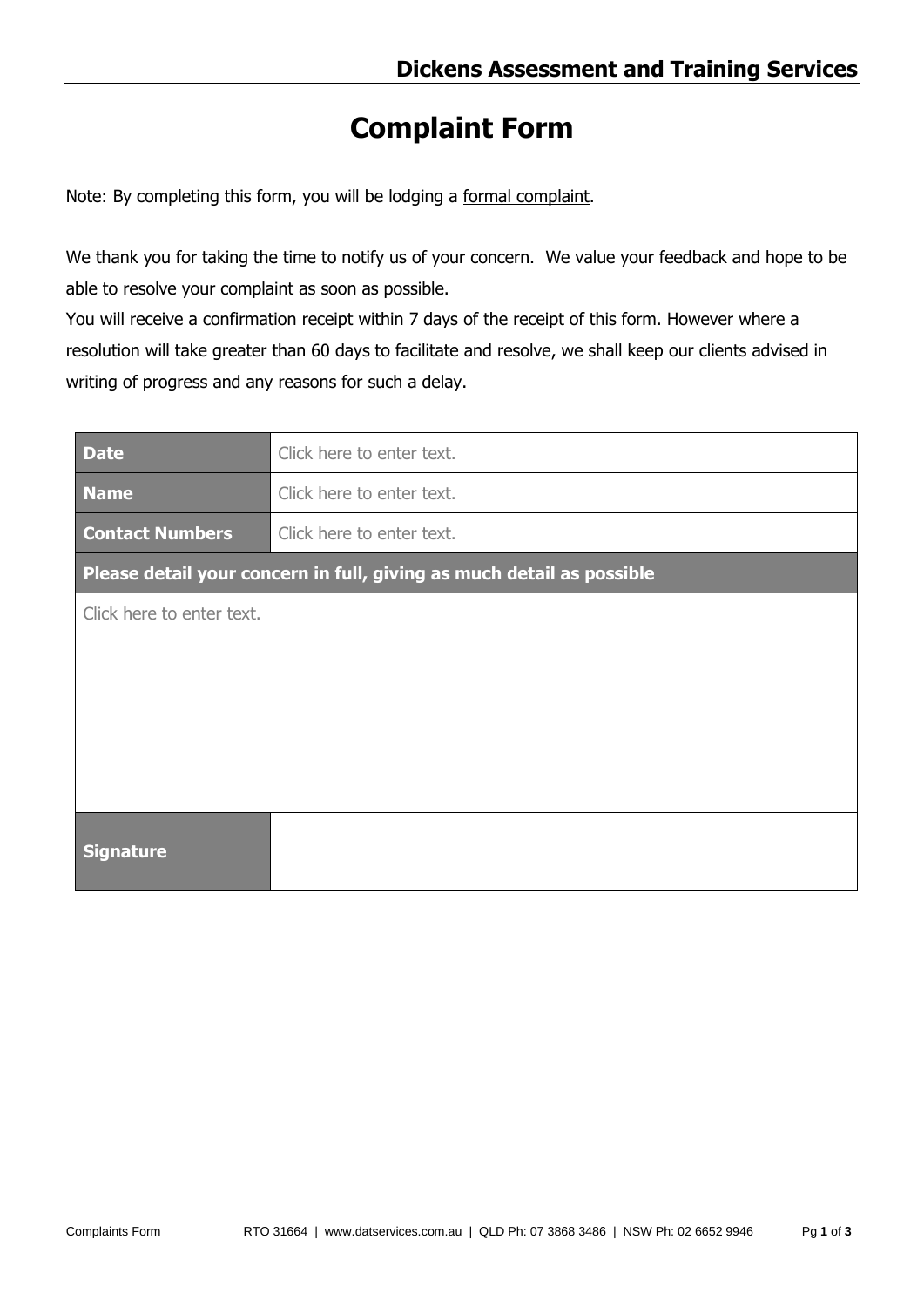## **OFFICE USE ONLY**

| <b>Received by</b>                                                                                               |  | <b>Complaints Number</b><br><b>Issued</b> |  |  |
|------------------------------------------------------------------------------------------------------------------|--|-------------------------------------------|--|--|
| <b>Date</b>                                                                                                      |  | <b>Given to CEO</b>                       |  |  |
| <b>Date written</b><br>acknowledgement<br>forwarded                                                              |  | <b>By</b>                                 |  |  |
| <b>Date Issued</b>                                                                                               |  | Follow up Date (NB: 60-<br>day limit)     |  |  |
| Action Taken (meetings, investigation, interviews and formal hearings). Attach all<br>documentation              |  |                                           |  |  |
|                                                                                                                  |  |                                           |  |  |
|                                                                                                                  |  |                                           |  |  |
|                                                                                                                  |  |                                           |  |  |
|                                                                                                                  |  |                                           |  |  |
|                                                                                                                  |  |                                           |  |  |
|                                                                                                                  |  |                                           |  |  |
| Note any referral to independent party or authority.                                                             |  |                                           |  |  |
| Record of decision and any further recommendations for action (improvement, corrective<br>or preventive actions) |  |                                           |  |  |
|                                                                                                                  |  |                                           |  |  |
|                                                                                                                  |  |                                           |  |  |
|                                                                                                                  |  |                                           |  |  |
|                                                                                                                  |  |                                           |  |  |
|                                                                                                                  |  |                                           |  |  |
|                                                                                                                  |  |                                           |  |  |
|                                                                                                                  |  |                                           |  |  |
|                                                                                                                  |  |                                           |  |  |
|                                                                                                                  |  |                                           |  |  |
|                                                                                                                  |  |                                           |  |  |